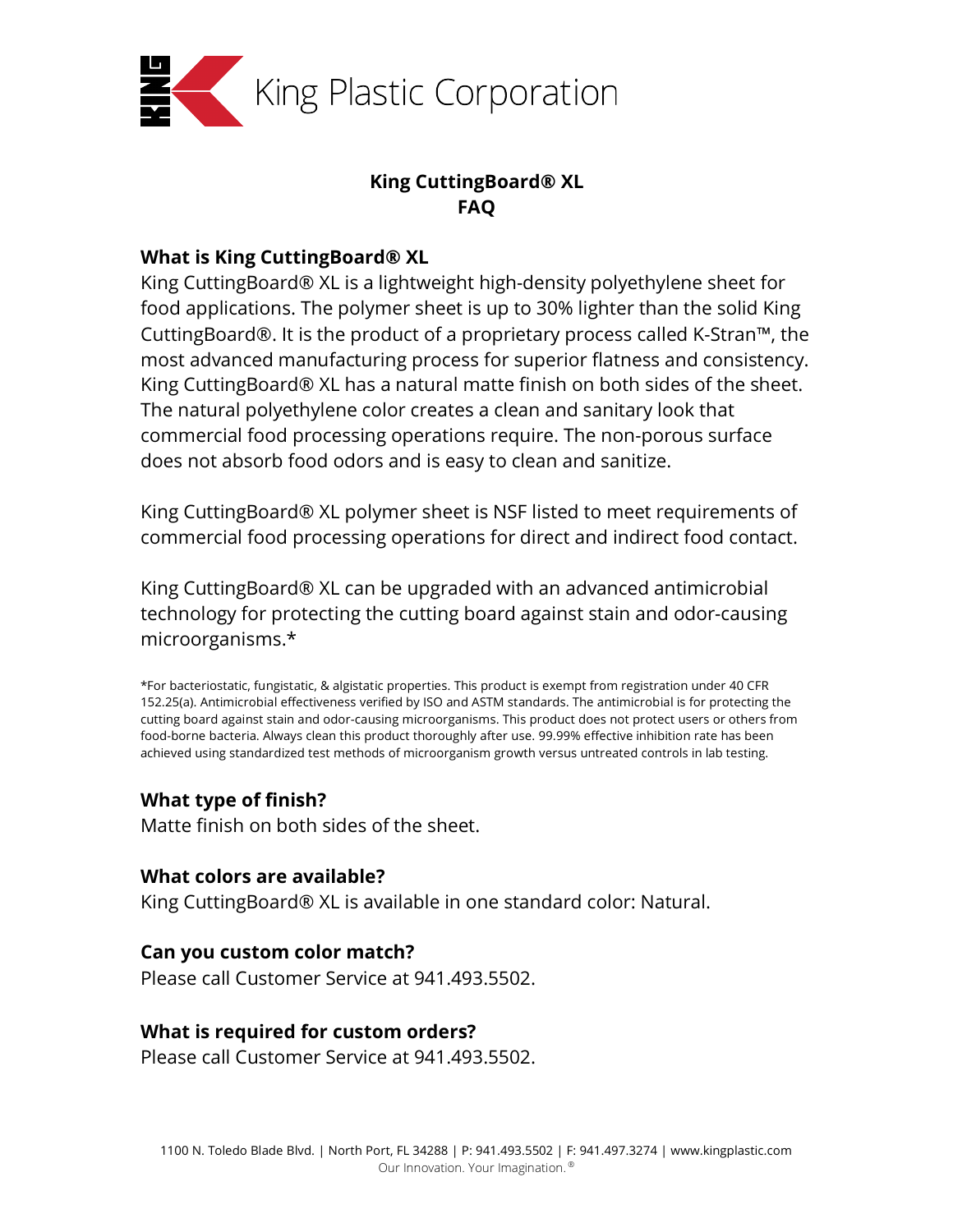

### **What sizes are available?**

King CuttingBoard® XL standard sheet size is 60" x 96" and 60" x 120". Standard gauges are 1/4", 1/2", 3/4" and 1". Custom sheet sizes and gauges available upon request. Please call Customer Service at 941.493.5502.

# **Is King CuttingBoard® available with an antimicrobial?**

Yes.

#### **Is King CuttingBoard® XL available with a flame retardant?** No.

# **What are the features and benefits of King CuttingBoard® XL?**

- Advanced antimicrobial technology available
- NSF Listed
- BPA Free, raw material does not contain BPA's or Phthalates
- Made in USA
- Easy to clean
- Dishwasher safe
- Environmentally friendly, recyclable, smart, sustainable
- Easy to fabricate
- Will not dull knives like wood cutting boards

# **How can the material be fabricated and finished?**

Use standard woodworking tools: table saws, table routers, drills, blades and bits. Carbide router bits with two to four flutes are recommended. For more information, please refer to the fabrication brochures.

## **How to clean and maintain?**

Scrape off any food with a scrub brush, bristle brush or food scraper

*Dish Soap and Water:*

- Hand wash thoroughly with a scrub brush or bristle brush, dish soap and hot water
- Rinse thoroughly, and allow to air dry

*Dishwasher:*

- Run the cutting board through the dishwasher on the hottest setting
- Remove from dishwasher before the drying cycle, allow to air dry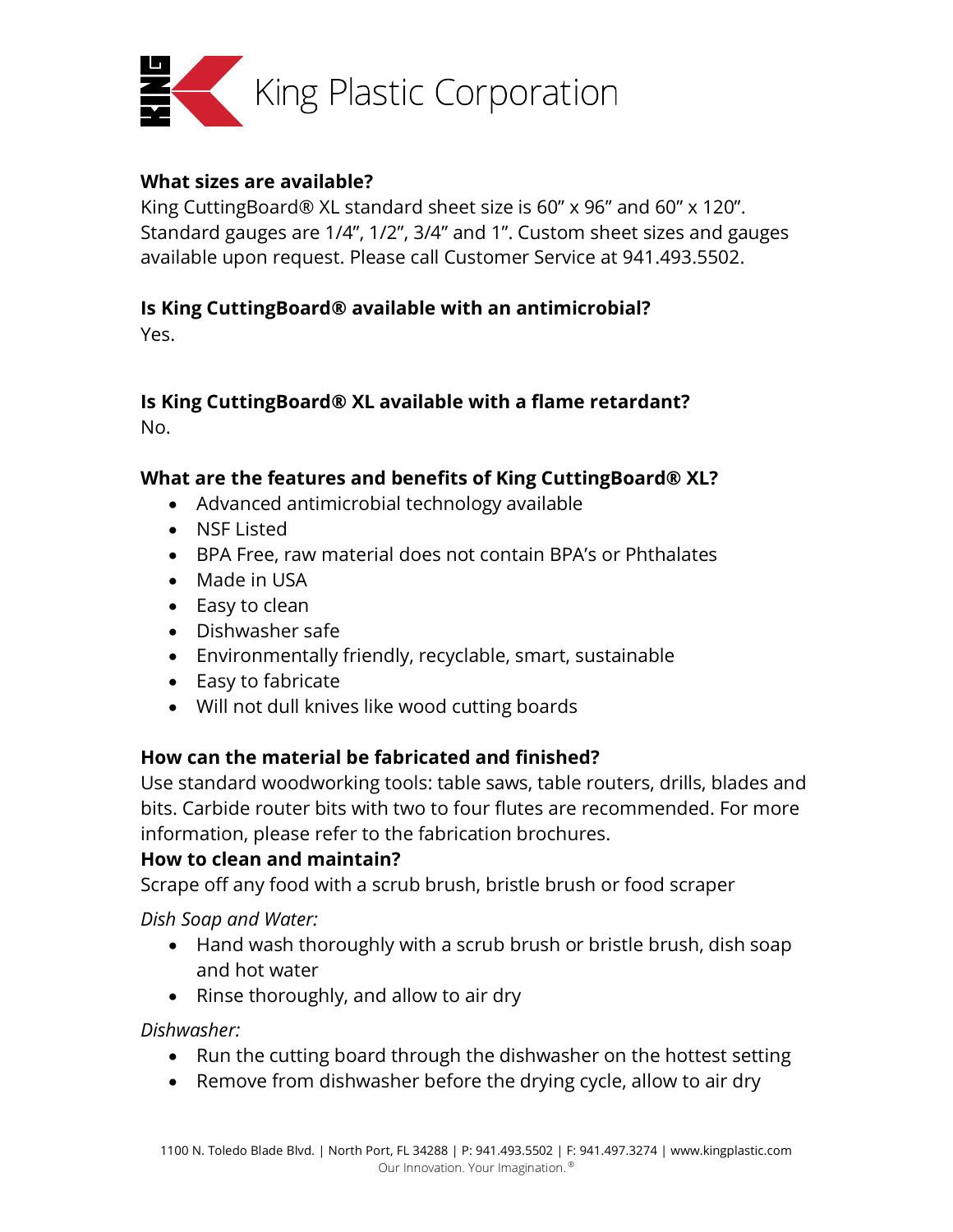

### *Vinegar:*

- Wash the cutting board with dish soap and water
- Pour white vinegar over the cutting board or use a white vinegar spray
- Rinse clean, allow to air dry

### *Hydrogen Peroxide:*

- Hand wash thoroughly with a scrub brush or bristle brush, dish soap and hot water
- To remove stains, use 3% hydrogen peroxide
- Spray or pour hydrogen peroxide over the cutting board until it is wet
- Allow the hydrogen peroxide to soak for several hours or overnight
- Wash cutting board with dish soap and hot water, allow to air dry

# *Baking Soda, Hydrogen Peroxide, and Dish Soap:*

- Make a paste from 3-4 tablespoons of baking soda, 1 tablespoon of dish soap, and 1-2 tablespoons of hydrogen peroxide to make an easily spreadable but not soupy mixture
- Spread the cleaner all over one side of the cutting board and allow to sit for several hours or overnight
- Wipe or rub off the cleaner, wash the cutting board with dish soap and water, and allow to dry

## **How to care and store?**

- Store the sheets flat on a level surface
- Keep away from teak oil and other products that can stain the finish
- Keep away from heat sources that exceed 180°F
- Remnants may be eligible for recycling; contact your distributor or King Plastic Corporation for details

## **What are common applications?**

- Buffets
- Butcher Blocks
- Commercial and Consumer Cutting Boards
- Food Preparation and Packaging
- Food Processing Components
- Salad Bars

## **Is King CuttingBoard® XL FDA approved?**

Yes. FDA 21 CFR 177.1520.